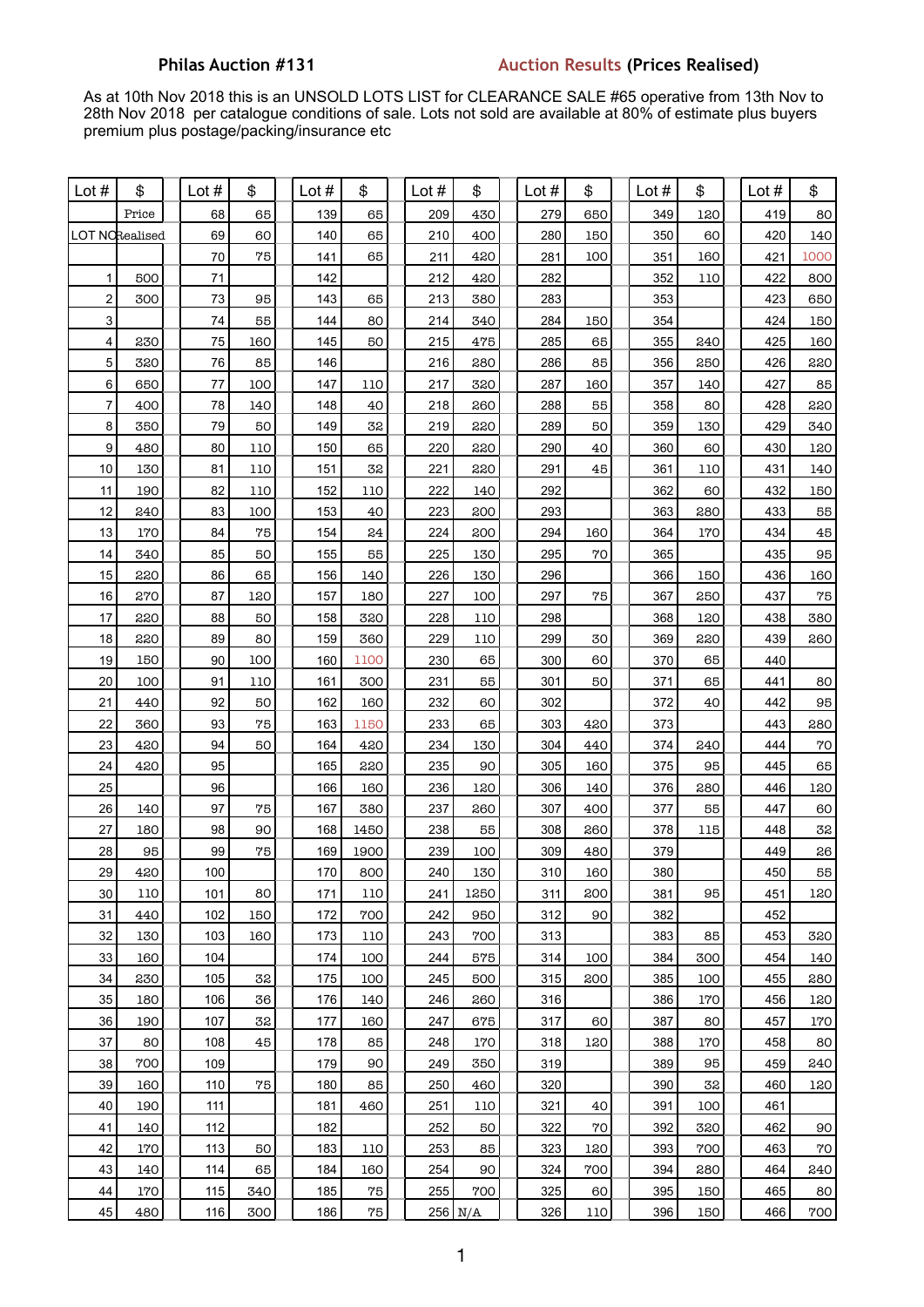| 47<br>118<br>188<br>258<br>328<br>70<br>398<br>70<br>468<br>130<br>120<br>200<br>190<br>140<br>48<br>189<br>75<br>329<br>80<br>119<br>259<br>260<br>399<br>65<br>469<br>110<br>180<br>440<br>49<br>120<br>190<br>260<br>330<br>140<br>400<br>100<br>470<br>60<br>130<br>110<br>340<br>191<br>261<br>331<br>65<br>401<br>320<br>50<br>110<br>121<br>110<br>50<br>320<br>50<br>471<br>51<br>122<br>192<br>332<br>70<br>402<br>472<br>140<br>130<br>50<br>262<br>900<br>52<br>65<br>123<br>403<br>473<br>150<br>$193$ N/A<br>263<br>650<br>333<br>80<br>320<br>50<br>190<br>280<br>95<br>85<br>53<br>124<br>80<br>194<br>264<br>180<br>334<br>404<br>65<br>474<br>125<br>60<br>195<br>265<br>335<br>405<br>475<br>300<br>54<br>360<br>700<br>130<br>480<br>55<br>480<br>126<br>196<br>550<br>650<br>336<br>65<br>406<br>476<br>266<br>56<br>337<br>127<br>197<br>267<br>50<br>407<br>477<br>170<br>280<br>1900<br>170<br>57<br>128<br>40<br>198<br>2100<br>268<br>338<br>80<br>408<br>50<br>478<br>460<br>130<br>58<br>40<br>199<br>339<br>300<br>479<br>300<br>129<br>2000<br>269<br>240<br>409<br>160<br>59<br>200<br>270<br>300<br>130<br>40<br>1700<br>220<br>340<br>95<br>410<br>480<br>120<br>170<br>131<br>90<br>201<br>271<br>341<br>120<br>411<br>65<br>481<br>100<br>60<br>N/A<br>850<br>120<br>100<br>202<br>342<br>70<br>412<br>150<br>61<br>132<br>850<br>272<br>170<br>90<br>482<br>62<br>203<br>170<br>133<br>750<br>273<br>650<br>343<br>50<br>413<br>70<br>483<br>600<br>63<br>134<br>204<br>600<br>32<br>120<br>140<br>274<br>290<br>344<br>280<br>414<br>110<br>484<br>64<br>65<br>135<br>70<br>205<br>700<br>95<br>345<br>415<br>485<br>320<br>275<br>130<br>240<br>65<br>136<br>65<br>206<br>346<br>416<br>486<br>320<br>600<br>276<br>420<br>100<br>120<br>207<br>66<br>347<br>65<br>170<br>137<br>80<br>550<br>277<br>85<br>100<br>417<br>85<br>487<br>67 $N/A$<br>85<br>208<br>278<br>348<br>418<br>75<br>488<br>138<br>480<br>1300<br>130<br>95<br>\$<br>\$<br>\$<br>\$<br>Lot #<br>\$<br>Lot $#$<br>\$<br>\$<br>Lot #<br>Lot $#$<br>Lot $#$<br>Lot $#$<br>Lot $#$<br>489<br>627<br>190<br>697<br>440<br>767<br>837<br>907<br>1050<br>600<br>80<br>650<br>490<br>908<br>95<br>628<br>200<br>698<br>768<br>838<br>100<br>1051<br>120<br>50<br>491<br>50<br>629<br>420<br>699<br>300<br>769<br>160<br>839<br>160<br>909<br>100<br>1052<br>492<br>950<br>630<br>130<br>700<br>770<br>840<br>910<br>65<br>1053<br>240<br>150<br>493<br>200<br>631<br>140<br>701<br>120<br>771<br>65<br>841<br>911<br>1054<br>130<br>912<br>494<br>632<br>702<br>230<br>842<br>1055<br>120<br>200<br>772<br>495<br>913<br>633<br>85<br>703<br>120<br>843<br>1056<br>120<br>200<br>773<br>100<br>496<br>634<br>300<br>704<br>200<br>844<br>130<br>914<br>160<br>300<br>80<br>1057<br>774<br>497<br>915<br>220<br>635<br>705<br>845<br>85<br>180<br>775<br>110<br>140<br>80<br>1058<br>200<br>498<br>70<br>636<br>70<br>706<br>846<br>65<br>916<br>1059<br>120<br>776<br>40<br>917<br>499<br>65<br>637<br>55<br>707<br>777<br>847<br>80<br>130<br>50<br>1060<br>500<br>95<br>638<br>240<br>708<br>120<br>848<br>918<br>778<br>1061<br>460<br>$501$ N/A<br>639<br>709<br>849<br>110<br>919<br>1062<br>340<br>80<br>779<br>900<br>502<br>640<br>710<br>70<br>780<br>850<br>70<br>920<br>1063<br>120<br>380<br>500<br>320<br>260<br>503<br>550<br>781<br>851<br>921<br>1064<br>90<br>641<br>711<br>60<br>30<br>504<br>642<br>712<br>782<br>852<br>922<br>1065<br>150<br>200<br>80<br>505<br>643<br>713<br>853<br>923<br>1066<br>400<br>160<br>40<br>783<br>40<br>506<br>644<br>170<br>714<br>784<br>70<br>854<br>924<br>1067<br>100<br>507<br>55<br>645<br>320<br>715<br>785<br>855<br>260<br>925<br>1068<br>508<br>646<br>716<br>786<br>856<br>926<br>1069<br>130<br>100<br>340<br>509<br>320<br>647<br>717<br>787<br>857<br>927<br>1070<br>130<br>140<br>280<br>510<br>750<br>648<br>850<br>718<br>788<br>858<br>240<br>60<br>1001<br>1071<br>511<br>649<br>719<br>789<br>65<br>859<br>1002<br>140<br>460<br>260<br>1072<br>512<br>65<br>500<br>720<br>280<br>260<br>860<br>80<br>1003<br>90<br>650<br>790<br>1073<br>513<br>200<br>80<br>721<br>791<br>861<br>100<br>651<br>1004<br>1074<br>200<br>95<br>32<br>70<br>514<br>652<br>722<br>792<br>862<br>1005<br>1075<br>515<br>32<br>240<br>653<br>200<br>723<br>80<br>793<br>863<br>1006<br>140<br>1076<br>70<br>516<br>210<br>654<br>200<br>724<br>794<br>864<br>650<br>1007<br>180<br>1077<br>517<br>220<br>160<br>655<br>725<br>300<br>795<br>90<br>865<br>1008<br>100<br>130<br>1078<br>518<br>656<br>550<br>726<br>200<br>796<br>360<br>866<br>24<br>1009<br>65<br>160<br>1079<br>190<br>727<br>797<br>867<br>180<br>525<br>519<br>657<br>160<br>1010<br>1080 | 46 | 150 | 117 | 400 | 187 | 260 | 257 | 600 | 327 |  | 397 | 90 | 467 | 280 |
|--------------------------------------------------------------------------------------------------------------------------------------------------------------------------------------------------------------------------------------------------------------------------------------------------------------------------------------------------------------------------------------------------------------------------------------------------------------------------------------------------------------------------------------------------------------------------------------------------------------------------------------------------------------------------------------------------------------------------------------------------------------------------------------------------------------------------------------------------------------------------------------------------------------------------------------------------------------------------------------------------------------------------------------------------------------------------------------------------------------------------------------------------------------------------------------------------------------------------------------------------------------------------------------------------------------------------------------------------------------------------------------------------------------------------------------------------------------------------------------------------------------------------------------------------------------------------------------------------------------------------------------------------------------------------------------------------------------------------------------------------------------------------------------------------------------------------------------------------------------------------------------------------------------------------------------------------------------------------------------------------------------------------------------------------------------------------------------------------------------------------------------------------------------------------------------------------------------------------------------------------------------------------------------------------------------------------------------------------------------------------------------------------------------------------------------------------------------------------------------------------------------------------------------------------------------------------------------------------------------------------------------------------------------------------------------------------------------------------------------------------------------------------------------------------------------------------------------------------------------------------------------------------------------------------------------------------------------------------------------------------------------------------------------------------------------------------------------------------------------------------------------------------------------------------------------------------------------------------------------------------------------------------------------------------------------------------------------------------------------------------------------------------------------------------------------------------------------------------------------------------------------------------------------------------------------------------------------------------------------------------------------------------------------------------------------------------------------------------------------------------------------------------------------------------------------------------------------------------------------------------------------------------------------------------------------------------------------------------------------------------------------------------------------------------------------------------------------------------------------------------------------------------------------------------------------------------------------------------------------------------------------------------------------------------------------------------------------------------------------------------------------------------------------------------------------------------------------------------------------------------------------------------------------------------------------------------------------------------------------------------------------------------------------------------------------------------------------------|----|-----|-----|-----|-----|-----|-----|-----|-----|--|-----|----|-----|-----|
|                                                                                                                                                                                                                                                                                                                                                                                                                                                                                                                                                                                                                                                                                                                                                                                                                                                                                                                                                                                                                                                                                                                                                                                                                                                                                                                                                                                                                                                                                                                                                                                                                                                                                                                                                                                                                                                                                                                                                                                                                                                                                                                                                                                                                                                                                                                                                                                                                                                                                                                                                                                                                                                                                                                                                                                                                                                                                                                                                                                                                                                                                                                                                                                                                                                                                                                                                                                                                                                                                                                                                                                                                                                                                                                                                                                                                                                                                                                                                                                                                                                                                                                                                                                                                                                                                                                                                                                                                                                                                                                                                                                                                                                                                                                    |    |     |     |     |     |     |     |     |     |  |     |    |     |     |
|                                                                                                                                                                                                                                                                                                                                                                                                                                                                                                                                                                                                                                                                                                                                                                                                                                                                                                                                                                                                                                                                                                                                                                                                                                                                                                                                                                                                                                                                                                                                                                                                                                                                                                                                                                                                                                                                                                                                                                                                                                                                                                                                                                                                                                                                                                                                                                                                                                                                                                                                                                                                                                                                                                                                                                                                                                                                                                                                                                                                                                                                                                                                                                                                                                                                                                                                                                                                                                                                                                                                                                                                                                                                                                                                                                                                                                                                                                                                                                                                                                                                                                                                                                                                                                                                                                                                                                                                                                                                                                                                                                                                                                                                                                                    |    |     |     |     |     |     |     |     |     |  |     |    |     |     |
|                                                                                                                                                                                                                                                                                                                                                                                                                                                                                                                                                                                                                                                                                                                                                                                                                                                                                                                                                                                                                                                                                                                                                                                                                                                                                                                                                                                                                                                                                                                                                                                                                                                                                                                                                                                                                                                                                                                                                                                                                                                                                                                                                                                                                                                                                                                                                                                                                                                                                                                                                                                                                                                                                                                                                                                                                                                                                                                                                                                                                                                                                                                                                                                                                                                                                                                                                                                                                                                                                                                                                                                                                                                                                                                                                                                                                                                                                                                                                                                                                                                                                                                                                                                                                                                                                                                                                                                                                                                                                                                                                                                                                                                                                                                    |    |     |     |     |     |     |     |     |     |  |     |    |     |     |
|                                                                                                                                                                                                                                                                                                                                                                                                                                                                                                                                                                                                                                                                                                                                                                                                                                                                                                                                                                                                                                                                                                                                                                                                                                                                                                                                                                                                                                                                                                                                                                                                                                                                                                                                                                                                                                                                                                                                                                                                                                                                                                                                                                                                                                                                                                                                                                                                                                                                                                                                                                                                                                                                                                                                                                                                                                                                                                                                                                                                                                                                                                                                                                                                                                                                                                                                                                                                                                                                                                                                                                                                                                                                                                                                                                                                                                                                                                                                                                                                                                                                                                                                                                                                                                                                                                                                                                                                                                                                                                                                                                                                                                                                                                                    |    |     |     |     |     |     |     |     |     |  |     |    |     |     |
|                                                                                                                                                                                                                                                                                                                                                                                                                                                                                                                                                                                                                                                                                                                                                                                                                                                                                                                                                                                                                                                                                                                                                                                                                                                                                                                                                                                                                                                                                                                                                                                                                                                                                                                                                                                                                                                                                                                                                                                                                                                                                                                                                                                                                                                                                                                                                                                                                                                                                                                                                                                                                                                                                                                                                                                                                                                                                                                                                                                                                                                                                                                                                                                                                                                                                                                                                                                                                                                                                                                                                                                                                                                                                                                                                                                                                                                                                                                                                                                                                                                                                                                                                                                                                                                                                                                                                                                                                                                                                                                                                                                                                                                                                                                    |    |     |     |     |     |     |     |     |     |  |     |    |     |     |
|                                                                                                                                                                                                                                                                                                                                                                                                                                                                                                                                                                                                                                                                                                                                                                                                                                                                                                                                                                                                                                                                                                                                                                                                                                                                                                                                                                                                                                                                                                                                                                                                                                                                                                                                                                                                                                                                                                                                                                                                                                                                                                                                                                                                                                                                                                                                                                                                                                                                                                                                                                                                                                                                                                                                                                                                                                                                                                                                                                                                                                                                                                                                                                                                                                                                                                                                                                                                                                                                                                                                                                                                                                                                                                                                                                                                                                                                                                                                                                                                                                                                                                                                                                                                                                                                                                                                                                                                                                                                                                                                                                                                                                                                                                                    |    |     |     |     |     |     |     |     |     |  |     |    |     |     |
|                                                                                                                                                                                                                                                                                                                                                                                                                                                                                                                                                                                                                                                                                                                                                                                                                                                                                                                                                                                                                                                                                                                                                                                                                                                                                                                                                                                                                                                                                                                                                                                                                                                                                                                                                                                                                                                                                                                                                                                                                                                                                                                                                                                                                                                                                                                                                                                                                                                                                                                                                                                                                                                                                                                                                                                                                                                                                                                                                                                                                                                                                                                                                                                                                                                                                                                                                                                                                                                                                                                                                                                                                                                                                                                                                                                                                                                                                                                                                                                                                                                                                                                                                                                                                                                                                                                                                                                                                                                                                                                                                                                                                                                                                                                    |    |     |     |     |     |     |     |     |     |  |     |    |     |     |
|                                                                                                                                                                                                                                                                                                                                                                                                                                                                                                                                                                                                                                                                                                                                                                                                                                                                                                                                                                                                                                                                                                                                                                                                                                                                                                                                                                                                                                                                                                                                                                                                                                                                                                                                                                                                                                                                                                                                                                                                                                                                                                                                                                                                                                                                                                                                                                                                                                                                                                                                                                                                                                                                                                                                                                                                                                                                                                                                                                                                                                                                                                                                                                                                                                                                                                                                                                                                                                                                                                                                                                                                                                                                                                                                                                                                                                                                                                                                                                                                                                                                                                                                                                                                                                                                                                                                                                                                                                                                                                                                                                                                                                                                                                                    |    |     |     |     |     |     |     |     |     |  |     |    |     |     |
|                                                                                                                                                                                                                                                                                                                                                                                                                                                                                                                                                                                                                                                                                                                                                                                                                                                                                                                                                                                                                                                                                                                                                                                                                                                                                                                                                                                                                                                                                                                                                                                                                                                                                                                                                                                                                                                                                                                                                                                                                                                                                                                                                                                                                                                                                                                                                                                                                                                                                                                                                                                                                                                                                                                                                                                                                                                                                                                                                                                                                                                                                                                                                                                                                                                                                                                                                                                                                                                                                                                                                                                                                                                                                                                                                                                                                                                                                                                                                                                                                                                                                                                                                                                                                                                                                                                                                                                                                                                                                                                                                                                                                                                                                                                    |    |     |     |     |     |     |     |     |     |  |     |    |     |     |
|                                                                                                                                                                                                                                                                                                                                                                                                                                                                                                                                                                                                                                                                                                                                                                                                                                                                                                                                                                                                                                                                                                                                                                                                                                                                                                                                                                                                                                                                                                                                                                                                                                                                                                                                                                                                                                                                                                                                                                                                                                                                                                                                                                                                                                                                                                                                                                                                                                                                                                                                                                                                                                                                                                                                                                                                                                                                                                                                                                                                                                                                                                                                                                                                                                                                                                                                                                                                                                                                                                                                                                                                                                                                                                                                                                                                                                                                                                                                                                                                                                                                                                                                                                                                                                                                                                                                                                                                                                                                                                                                                                                                                                                                                                                    |    |     |     |     |     |     |     |     |     |  |     |    |     |     |
|                                                                                                                                                                                                                                                                                                                                                                                                                                                                                                                                                                                                                                                                                                                                                                                                                                                                                                                                                                                                                                                                                                                                                                                                                                                                                                                                                                                                                                                                                                                                                                                                                                                                                                                                                                                                                                                                                                                                                                                                                                                                                                                                                                                                                                                                                                                                                                                                                                                                                                                                                                                                                                                                                                                                                                                                                                                                                                                                                                                                                                                                                                                                                                                                                                                                                                                                                                                                                                                                                                                                                                                                                                                                                                                                                                                                                                                                                                                                                                                                                                                                                                                                                                                                                                                                                                                                                                                                                                                                                                                                                                                                                                                                                                                    |    |     |     |     |     |     |     |     |     |  |     |    |     |     |
|                                                                                                                                                                                                                                                                                                                                                                                                                                                                                                                                                                                                                                                                                                                                                                                                                                                                                                                                                                                                                                                                                                                                                                                                                                                                                                                                                                                                                                                                                                                                                                                                                                                                                                                                                                                                                                                                                                                                                                                                                                                                                                                                                                                                                                                                                                                                                                                                                                                                                                                                                                                                                                                                                                                                                                                                                                                                                                                                                                                                                                                                                                                                                                                                                                                                                                                                                                                                                                                                                                                                                                                                                                                                                                                                                                                                                                                                                                                                                                                                                                                                                                                                                                                                                                                                                                                                                                                                                                                                                                                                                                                                                                                                                                                    |    |     |     |     |     |     |     |     |     |  |     |    |     |     |
|                                                                                                                                                                                                                                                                                                                                                                                                                                                                                                                                                                                                                                                                                                                                                                                                                                                                                                                                                                                                                                                                                                                                                                                                                                                                                                                                                                                                                                                                                                                                                                                                                                                                                                                                                                                                                                                                                                                                                                                                                                                                                                                                                                                                                                                                                                                                                                                                                                                                                                                                                                                                                                                                                                                                                                                                                                                                                                                                                                                                                                                                                                                                                                                                                                                                                                                                                                                                                                                                                                                                                                                                                                                                                                                                                                                                                                                                                                                                                                                                                                                                                                                                                                                                                                                                                                                                                                                                                                                                                                                                                                                                                                                                                                                    |    |     |     |     |     |     |     |     |     |  |     |    |     |     |
|                                                                                                                                                                                                                                                                                                                                                                                                                                                                                                                                                                                                                                                                                                                                                                                                                                                                                                                                                                                                                                                                                                                                                                                                                                                                                                                                                                                                                                                                                                                                                                                                                                                                                                                                                                                                                                                                                                                                                                                                                                                                                                                                                                                                                                                                                                                                                                                                                                                                                                                                                                                                                                                                                                                                                                                                                                                                                                                                                                                                                                                                                                                                                                                                                                                                                                                                                                                                                                                                                                                                                                                                                                                                                                                                                                                                                                                                                                                                                                                                                                                                                                                                                                                                                                                                                                                                                                                                                                                                                                                                                                                                                                                                                                                    |    |     |     |     |     |     |     |     |     |  |     |    |     |     |
|                                                                                                                                                                                                                                                                                                                                                                                                                                                                                                                                                                                                                                                                                                                                                                                                                                                                                                                                                                                                                                                                                                                                                                                                                                                                                                                                                                                                                                                                                                                                                                                                                                                                                                                                                                                                                                                                                                                                                                                                                                                                                                                                                                                                                                                                                                                                                                                                                                                                                                                                                                                                                                                                                                                                                                                                                                                                                                                                                                                                                                                                                                                                                                                                                                                                                                                                                                                                                                                                                                                                                                                                                                                                                                                                                                                                                                                                                                                                                                                                                                                                                                                                                                                                                                                                                                                                                                                                                                                                                                                                                                                                                                                                                                                    |    |     |     |     |     |     |     |     |     |  |     |    |     |     |
|                                                                                                                                                                                                                                                                                                                                                                                                                                                                                                                                                                                                                                                                                                                                                                                                                                                                                                                                                                                                                                                                                                                                                                                                                                                                                                                                                                                                                                                                                                                                                                                                                                                                                                                                                                                                                                                                                                                                                                                                                                                                                                                                                                                                                                                                                                                                                                                                                                                                                                                                                                                                                                                                                                                                                                                                                                                                                                                                                                                                                                                                                                                                                                                                                                                                                                                                                                                                                                                                                                                                                                                                                                                                                                                                                                                                                                                                                                                                                                                                                                                                                                                                                                                                                                                                                                                                                                                                                                                                                                                                                                                                                                                                                                                    |    |     |     |     |     |     |     |     |     |  |     |    |     |     |
|                                                                                                                                                                                                                                                                                                                                                                                                                                                                                                                                                                                                                                                                                                                                                                                                                                                                                                                                                                                                                                                                                                                                                                                                                                                                                                                                                                                                                                                                                                                                                                                                                                                                                                                                                                                                                                                                                                                                                                                                                                                                                                                                                                                                                                                                                                                                                                                                                                                                                                                                                                                                                                                                                                                                                                                                                                                                                                                                                                                                                                                                                                                                                                                                                                                                                                                                                                                                                                                                                                                                                                                                                                                                                                                                                                                                                                                                                                                                                                                                                                                                                                                                                                                                                                                                                                                                                                                                                                                                                                                                                                                                                                                                                                                    |    |     |     |     |     |     |     |     |     |  |     |    |     |     |
|                                                                                                                                                                                                                                                                                                                                                                                                                                                                                                                                                                                                                                                                                                                                                                                                                                                                                                                                                                                                                                                                                                                                                                                                                                                                                                                                                                                                                                                                                                                                                                                                                                                                                                                                                                                                                                                                                                                                                                                                                                                                                                                                                                                                                                                                                                                                                                                                                                                                                                                                                                                                                                                                                                                                                                                                                                                                                                                                                                                                                                                                                                                                                                                                                                                                                                                                                                                                                                                                                                                                                                                                                                                                                                                                                                                                                                                                                                                                                                                                                                                                                                                                                                                                                                                                                                                                                                                                                                                                                                                                                                                                                                                                                                                    |    |     |     |     |     |     |     |     |     |  |     |    |     |     |
|                                                                                                                                                                                                                                                                                                                                                                                                                                                                                                                                                                                                                                                                                                                                                                                                                                                                                                                                                                                                                                                                                                                                                                                                                                                                                                                                                                                                                                                                                                                                                                                                                                                                                                                                                                                                                                                                                                                                                                                                                                                                                                                                                                                                                                                                                                                                                                                                                                                                                                                                                                                                                                                                                                                                                                                                                                                                                                                                                                                                                                                                                                                                                                                                                                                                                                                                                                                                                                                                                                                                                                                                                                                                                                                                                                                                                                                                                                                                                                                                                                                                                                                                                                                                                                                                                                                                                                                                                                                                                                                                                                                                                                                                                                                    |    |     |     |     |     |     |     |     |     |  |     |    |     |     |
|                                                                                                                                                                                                                                                                                                                                                                                                                                                                                                                                                                                                                                                                                                                                                                                                                                                                                                                                                                                                                                                                                                                                                                                                                                                                                                                                                                                                                                                                                                                                                                                                                                                                                                                                                                                                                                                                                                                                                                                                                                                                                                                                                                                                                                                                                                                                                                                                                                                                                                                                                                                                                                                                                                                                                                                                                                                                                                                                                                                                                                                                                                                                                                                                                                                                                                                                                                                                                                                                                                                                                                                                                                                                                                                                                                                                                                                                                                                                                                                                                                                                                                                                                                                                                                                                                                                                                                                                                                                                                                                                                                                                                                                                                                                    |    |     |     |     |     |     |     |     |     |  |     |    |     |     |
|                                                                                                                                                                                                                                                                                                                                                                                                                                                                                                                                                                                                                                                                                                                                                                                                                                                                                                                                                                                                                                                                                                                                                                                                                                                                                                                                                                                                                                                                                                                                                                                                                                                                                                                                                                                                                                                                                                                                                                                                                                                                                                                                                                                                                                                                                                                                                                                                                                                                                                                                                                                                                                                                                                                                                                                                                                                                                                                                                                                                                                                                                                                                                                                                                                                                                                                                                                                                                                                                                                                                                                                                                                                                                                                                                                                                                                                                                                                                                                                                                                                                                                                                                                                                                                                                                                                                                                                                                                                                                                                                                                                                                                                                                                                    |    |     |     |     |     |     |     |     |     |  |     |    |     |     |
|                                                                                                                                                                                                                                                                                                                                                                                                                                                                                                                                                                                                                                                                                                                                                                                                                                                                                                                                                                                                                                                                                                                                                                                                                                                                                                                                                                                                                                                                                                                                                                                                                                                                                                                                                                                                                                                                                                                                                                                                                                                                                                                                                                                                                                                                                                                                                                                                                                                                                                                                                                                                                                                                                                                                                                                                                                                                                                                                                                                                                                                                                                                                                                                                                                                                                                                                                                                                                                                                                                                                                                                                                                                                                                                                                                                                                                                                                                                                                                                                                                                                                                                                                                                                                                                                                                                                                                                                                                                                                                                                                                                                                                                                                                                    |    |     |     |     |     |     |     |     |     |  |     |    |     |     |
|                                                                                                                                                                                                                                                                                                                                                                                                                                                                                                                                                                                                                                                                                                                                                                                                                                                                                                                                                                                                                                                                                                                                                                                                                                                                                                                                                                                                                                                                                                                                                                                                                                                                                                                                                                                                                                                                                                                                                                                                                                                                                                                                                                                                                                                                                                                                                                                                                                                                                                                                                                                                                                                                                                                                                                                                                                                                                                                                                                                                                                                                                                                                                                                                                                                                                                                                                                                                                                                                                                                                                                                                                                                                                                                                                                                                                                                                                                                                                                                                                                                                                                                                                                                                                                                                                                                                                                                                                                                                                                                                                                                                                                                                                                                    |    |     |     |     |     |     |     |     |     |  |     |    |     |     |
|                                                                                                                                                                                                                                                                                                                                                                                                                                                                                                                                                                                                                                                                                                                                                                                                                                                                                                                                                                                                                                                                                                                                                                                                                                                                                                                                                                                                                                                                                                                                                                                                                                                                                                                                                                                                                                                                                                                                                                                                                                                                                                                                                                                                                                                                                                                                                                                                                                                                                                                                                                                                                                                                                                                                                                                                                                                                                                                                                                                                                                                                                                                                                                                                                                                                                                                                                                                                                                                                                                                                                                                                                                                                                                                                                                                                                                                                                                                                                                                                                                                                                                                                                                                                                                                                                                                                                                                                                                                                                                                                                                                                                                                                                                                    |    |     |     |     |     |     |     |     |     |  |     |    |     |     |
|                                                                                                                                                                                                                                                                                                                                                                                                                                                                                                                                                                                                                                                                                                                                                                                                                                                                                                                                                                                                                                                                                                                                                                                                                                                                                                                                                                                                                                                                                                                                                                                                                                                                                                                                                                                                                                                                                                                                                                                                                                                                                                                                                                                                                                                                                                                                                                                                                                                                                                                                                                                                                                                                                                                                                                                                                                                                                                                                                                                                                                                                                                                                                                                                                                                                                                                                                                                                                                                                                                                                                                                                                                                                                                                                                                                                                                                                                                                                                                                                                                                                                                                                                                                                                                                                                                                                                                                                                                                                                                                                                                                                                                                                                                                    |    |     |     |     |     |     |     |     |     |  |     |    |     |     |
|                                                                                                                                                                                                                                                                                                                                                                                                                                                                                                                                                                                                                                                                                                                                                                                                                                                                                                                                                                                                                                                                                                                                                                                                                                                                                                                                                                                                                                                                                                                                                                                                                                                                                                                                                                                                                                                                                                                                                                                                                                                                                                                                                                                                                                                                                                                                                                                                                                                                                                                                                                                                                                                                                                                                                                                                                                                                                                                                                                                                                                                                                                                                                                                                                                                                                                                                                                                                                                                                                                                                                                                                                                                                                                                                                                                                                                                                                                                                                                                                                                                                                                                                                                                                                                                                                                                                                                                                                                                                                                                                                                                                                                                                                                                    |    |     |     |     |     |     |     |     |     |  |     |    |     |     |
|                                                                                                                                                                                                                                                                                                                                                                                                                                                                                                                                                                                                                                                                                                                                                                                                                                                                                                                                                                                                                                                                                                                                                                                                                                                                                                                                                                                                                                                                                                                                                                                                                                                                                                                                                                                                                                                                                                                                                                                                                                                                                                                                                                                                                                                                                                                                                                                                                                                                                                                                                                                                                                                                                                                                                                                                                                                                                                                                                                                                                                                                                                                                                                                                                                                                                                                                                                                                                                                                                                                                                                                                                                                                                                                                                                                                                                                                                                                                                                                                                                                                                                                                                                                                                                                                                                                                                                                                                                                                                                                                                                                                                                                                                                                    |    |     |     |     |     |     |     |     |     |  |     |    |     |     |
|                                                                                                                                                                                                                                                                                                                                                                                                                                                                                                                                                                                                                                                                                                                                                                                                                                                                                                                                                                                                                                                                                                                                                                                                                                                                                                                                                                                                                                                                                                                                                                                                                                                                                                                                                                                                                                                                                                                                                                                                                                                                                                                                                                                                                                                                                                                                                                                                                                                                                                                                                                                                                                                                                                                                                                                                                                                                                                                                                                                                                                                                                                                                                                                                                                                                                                                                                                                                                                                                                                                                                                                                                                                                                                                                                                                                                                                                                                                                                                                                                                                                                                                                                                                                                                                                                                                                                                                                                                                                                                                                                                                                                                                                                                                    |    |     |     |     |     |     |     |     |     |  |     |    |     |     |
|                                                                                                                                                                                                                                                                                                                                                                                                                                                                                                                                                                                                                                                                                                                                                                                                                                                                                                                                                                                                                                                                                                                                                                                                                                                                                                                                                                                                                                                                                                                                                                                                                                                                                                                                                                                                                                                                                                                                                                                                                                                                                                                                                                                                                                                                                                                                                                                                                                                                                                                                                                                                                                                                                                                                                                                                                                                                                                                                                                                                                                                                                                                                                                                                                                                                                                                                                                                                                                                                                                                                                                                                                                                                                                                                                                                                                                                                                                                                                                                                                                                                                                                                                                                                                                                                                                                                                                                                                                                                                                                                                                                                                                                                                                                    |    |     |     |     |     |     |     |     |     |  |     |    |     |     |
|                                                                                                                                                                                                                                                                                                                                                                                                                                                                                                                                                                                                                                                                                                                                                                                                                                                                                                                                                                                                                                                                                                                                                                                                                                                                                                                                                                                                                                                                                                                                                                                                                                                                                                                                                                                                                                                                                                                                                                                                                                                                                                                                                                                                                                                                                                                                                                                                                                                                                                                                                                                                                                                                                                                                                                                                                                                                                                                                                                                                                                                                                                                                                                                                                                                                                                                                                                                                                                                                                                                                                                                                                                                                                                                                                                                                                                                                                                                                                                                                                                                                                                                                                                                                                                                                                                                                                                                                                                                                                                                                                                                                                                                                                                                    |    |     |     |     |     |     |     |     |     |  |     |    |     |     |
|                                                                                                                                                                                                                                                                                                                                                                                                                                                                                                                                                                                                                                                                                                                                                                                                                                                                                                                                                                                                                                                                                                                                                                                                                                                                                                                                                                                                                                                                                                                                                                                                                                                                                                                                                                                                                                                                                                                                                                                                                                                                                                                                                                                                                                                                                                                                                                                                                                                                                                                                                                                                                                                                                                                                                                                                                                                                                                                                                                                                                                                                                                                                                                                                                                                                                                                                                                                                                                                                                                                                                                                                                                                                                                                                                                                                                                                                                                                                                                                                                                                                                                                                                                                                                                                                                                                                                                                                                                                                                                                                                                                                                                                                                                                    |    |     |     |     |     |     |     |     |     |  |     |    |     |     |
|                                                                                                                                                                                                                                                                                                                                                                                                                                                                                                                                                                                                                                                                                                                                                                                                                                                                                                                                                                                                                                                                                                                                                                                                                                                                                                                                                                                                                                                                                                                                                                                                                                                                                                                                                                                                                                                                                                                                                                                                                                                                                                                                                                                                                                                                                                                                                                                                                                                                                                                                                                                                                                                                                                                                                                                                                                                                                                                                                                                                                                                                                                                                                                                                                                                                                                                                                                                                                                                                                                                                                                                                                                                                                                                                                                                                                                                                                                                                                                                                                                                                                                                                                                                                                                                                                                                                                                                                                                                                                                                                                                                                                                                                                                                    |    |     |     |     |     |     |     |     |     |  |     |    |     |     |
|                                                                                                                                                                                                                                                                                                                                                                                                                                                                                                                                                                                                                                                                                                                                                                                                                                                                                                                                                                                                                                                                                                                                                                                                                                                                                                                                                                                                                                                                                                                                                                                                                                                                                                                                                                                                                                                                                                                                                                                                                                                                                                                                                                                                                                                                                                                                                                                                                                                                                                                                                                                                                                                                                                                                                                                                                                                                                                                                                                                                                                                                                                                                                                                                                                                                                                                                                                                                                                                                                                                                                                                                                                                                                                                                                                                                                                                                                                                                                                                                                                                                                                                                                                                                                                                                                                                                                                                                                                                                                                                                                                                                                                                                                                                    |    |     |     |     |     |     |     |     |     |  |     |    |     |     |
|                                                                                                                                                                                                                                                                                                                                                                                                                                                                                                                                                                                                                                                                                                                                                                                                                                                                                                                                                                                                                                                                                                                                                                                                                                                                                                                                                                                                                                                                                                                                                                                                                                                                                                                                                                                                                                                                                                                                                                                                                                                                                                                                                                                                                                                                                                                                                                                                                                                                                                                                                                                                                                                                                                                                                                                                                                                                                                                                                                                                                                                                                                                                                                                                                                                                                                                                                                                                                                                                                                                                                                                                                                                                                                                                                                                                                                                                                                                                                                                                                                                                                                                                                                                                                                                                                                                                                                                                                                                                                                                                                                                                                                                                                                                    |    |     |     |     |     |     |     |     |     |  |     |    |     |     |
|                                                                                                                                                                                                                                                                                                                                                                                                                                                                                                                                                                                                                                                                                                                                                                                                                                                                                                                                                                                                                                                                                                                                                                                                                                                                                                                                                                                                                                                                                                                                                                                                                                                                                                                                                                                                                                                                                                                                                                                                                                                                                                                                                                                                                                                                                                                                                                                                                                                                                                                                                                                                                                                                                                                                                                                                                                                                                                                                                                                                                                                                                                                                                                                                                                                                                                                                                                                                                                                                                                                                                                                                                                                                                                                                                                                                                                                                                                                                                                                                                                                                                                                                                                                                                                                                                                                                                                                                                                                                                                                                                                                                                                                                                                                    |    |     |     |     |     |     |     |     |     |  |     |    |     |     |
|                                                                                                                                                                                                                                                                                                                                                                                                                                                                                                                                                                                                                                                                                                                                                                                                                                                                                                                                                                                                                                                                                                                                                                                                                                                                                                                                                                                                                                                                                                                                                                                                                                                                                                                                                                                                                                                                                                                                                                                                                                                                                                                                                                                                                                                                                                                                                                                                                                                                                                                                                                                                                                                                                                                                                                                                                                                                                                                                                                                                                                                                                                                                                                                                                                                                                                                                                                                                                                                                                                                                                                                                                                                                                                                                                                                                                                                                                                                                                                                                                                                                                                                                                                                                                                                                                                                                                                                                                                                                                                                                                                                                                                                                                                                    |    |     |     |     |     |     |     |     |     |  |     |    |     |     |
|                                                                                                                                                                                                                                                                                                                                                                                                                                                                                                                                                                                                                                                                                                                                                                                                                                                                                                                                                                                                                                                                                                                                                                                                                                                                                                                                                                                                                                                                                                                                                                                                                                                                                                                                                                                                                                                                                                                                                                                                                                                                                                                                                                                                                                                                                                                                                                                                                                                                                                                                                                                                                                                                                                                                                                                                                                                                                                                                                                                                                                                                                                                                                                                                                                                                                                                                                                                                                                                                                                                                                                                                                                                                                                                                                                                                                                                                                                                                                                                                                                                                                                                                                                                                                                                                                                                                                                                                                                                                                                                                                                                                                                                                                                                    |    |     |     |     |     |     |     |     |     |  |     |    |     |     |
|                                                                                                                                                                                                                                                                                                                                                                                                                                                                                                                                                                                                                                                                                                                                                                                                                                                                                                                                                                                                                                                                                                                                                                                                                                                                                                                                                                                                                                                                                                                                                                                                                                                                                                                                                                                                                                                                                                                                                                                                                                                                                                                                                                                                                                                                                                                                                                                                                                                                                                                                                                                                                                                                                                                                                                                                                                                                                                                                                                                                                                                                                                                                                                                                                                                                                                                                                                                                                                                                                                                                                                                                                                                                                                                                                                                                                                                                                                                                                                                                                                                                                                                                                                                                                                                                                                                                                                                                                                                                                                                                                                                                                                                                                                                    |    |     |     |     |     |     |     |     |     |  |     |    |     |     |
|                                                                                                                                                                                                                                                                                                                                                                                                                                                                                                                                                                                                                                                                                                                                                                                                                                                                                                                                                                                                                                                                                                                                                                                                                                                                                                                                                                                                                                                                                                                                                                                                                                                                                                                                                                                                                                                                                                                                                                                                                                                                                                                                                                                                                                                                                                                                                                                                                                                                                                                                                                                                                                                                                                                                                                                                                                                                                                                                                                                                                                                                                                                                                                                                                                                                                                                                                                                                                                                                                                                                                                                                                                                                                                                                                                                                                                                                                                                                                                                                                                                                                                                                                                                                                                                                                                                                                                                                                                                                                                                                                                                                                                                                                                                    |    |     |     |     |     |     |     |     |     |  |     |    |     |     |
|                                                                                                                                                                                                                                                                                                                                                                                                                                                                                                                                                                                                                                                                                                                                                                                                                                                                                                                                                                                                                                                                                                                                                                                                                                                                                                                                                                                                                                                                                                                                                                                                                                                                                                                                                                                                                                                                                                                                                                                                                                                                                                                                                                                                                                                                                                                                                                                                                                                                                                                                                                                                                                                                                                                                                                                                                                                                                                                                                                                                                                                                                                                                                                                                                                                                                                                                                                                                                                                                                                                                                                                                                                                                                                                                                                                                                                                                                                                                                                                                                                                                                                                                                                                                                                                                                                                                                                                                                                                                                                                                                                                                                                                                                                                    |    |     |     |     |     |     |     |     |     |  |     |    |     |     |
|                                                                                                                                                                                                                                                                                                                                                                                                                                                                                                                                                                                                                                                                                                                                                                                                                                                                                                                                                                                                                                                                                                                                                                                                                                                                                                                                                                                                                                                                                                                                                                                                                                                                                                                                                                                                                                                                                                                                                                                                                                                                                                                                                                                                                                                                                                                                                                                                                                                                                                                                                                                                                                                                                                                                                                                                                                                                                                                                                                                                                                                                                                                                                                                                                                                                                                                                                                                                                                                                                                                                                                                                                                                                                                                                                                                                                                                                                                                                                                                                                                                                                                                                                                                                                                                                                                                                                                                                                                                                                                                                                                                                                                                                                                                    |    |     |     |     |     |     |     |     |     |  |     |    |     |     |
|                                                                                                                                                                                                                                                                                                                                                                                                                                                                                                                                                                                                                                                                                                                                                                                                                                                                                                                                                                                                                                                                                                                                                                                                                                                                                                                                                                                                                                                                                                                                                                                                                                                                                                                                                                                                                                                                                                                                                                                                                                                                                                                                                                                                                                                                                                                                                                                                                                                                                                                                                                                                                                                                                                                                                                                                                                                                                                                                                                                                                                                                                                                                                                                                                                                                                                                                                                                                                                                                                                                                                                                                                                                                                                                                                                                                                                                                                                                                                                                                                                                                                                                                                                                                                                                                                                                                                                                                                                                                                                                                                                                                                                                                                                                    |    |     |     |     |     |     |     |     |     |  |     |    |     |     |
|                                                                                                                                                                                                                                                                                                                                                                                                                                                                                                                                                                                                                                                                                                                                                                                                                                                                                                                                                                                                                                                                                                                                                                                                                                                                                                                                                                                                                                                                                                                                                                                                                                                                                                                                                                                                                                                                                                                                                                                                                                                                                                                                                                                                                                                                                                                                                                                                                                                                                                                                                                                                                                                                                                                                                                                                                                                                                                                                                                                                                                                                                                                                                                                                                                                                                                                                                                                                                                                                                                                                                                                                                                                                                                                                                                                                                                                                                                                                                                                                                                                                                                                                                                                                                                                                                                                                                                                                                                                                                                                                                                                                                                                                                                                    |    |     |     |     |     |     |     |     |     |  |     |    |     |     |
|                                                                                                                                                                                                                                                                                                                                                                                                                                                                                                                                                                                                                                                                                                                                                                                                                                                                                                                                                                                                                                                                                                                                                                                                                                                                                                                                                                                                                                                                                                                                                                                                                                                                                                                                                                                                                                                                                                                                                                                                                                                                                                                                                                                                                                                                                                                                                                                                                                                                                                                                                                                                                                                                                                                                                                                                                                                                                                                                                                                                                                                                                                                                                                                                                                                                                                                                                                                                                                                                                                                                                                                                                                                                                                                                                                                                                                                                                                                                                                                                                                                                                                                                                                                                                                                                                                                                                                                                                                                                                                                                                                                                                                                                                                                    |    |     |     |     |     |     |     |     |     |  |     |    |     |     |
|                                                                                                                                                                                                                                                                                                                                                                                                                                                                                                                                                                                                                                                                                                                                                                                                                                                                                                                                                                                                                                                                                                                                                                                                                                                                                                                                                                                                                                                                                                                                                                                                                                                                                                                                                                                                                                                                                                                                                                                                                                                                                                                                                                                                                                                                                                                                                                                                                                                                                                                                                                                                                                                                                                                                                                                                                                                                                                                                                                                                                                                                                                                                                                                                                                                                                                                                                                                                                                                                                                                                                                                                                                                                                                                                                                                                                                                                                                                                                                                                                                                                                                                                                                                                                                                                                                                                                                                                                                                                                                                                                                                                                                                                                                                    |    |     |     |     |     |     |     |     |     |  |     |    |     |     |
|                                                                                                                                                                                                                                                                                                                                                                                                                                                                                                                                                                                                                                                                                                                                                                                                                                                                                                                                                                                                                                                                                                                                                                                                                                                                                                                                                                                                                                                                                                                                                                                                                                                                                                                                                                                                                                                                                                                                                                                                                                                                                                                                                                                                                                                                                                                                                                                                                                                                                                                                                                                                                                                                                                                                                                                                                                                                                                                                                                                                                                                                                                                                                                                                                                                                                                                                                                                                                                                                                                                                                                                                                                                                                                                                                                                                                                                                                                                                                                                                                                                                                                                                                                                                                                                                                                                                                                                                                                                                                                                                                                                                                                                                                                                    |    |     |     |     |     |     |     |     |     |  |     |    |     |     |
|                                                                                                                                                                                                                                                                                                                                                                                                                                                                                                                                                                                                                                                                                                                                                                                                                                                                                                                                                                                                                                                                                                                                                                                                                                                                                                                                                                                                                                                                                                                                                                                                                                                                                                                                                                                                                                                                                                                                                                                                                                                                                                                                                                                                                                                                                                                                                                                                                                                                                                                                                                                                                                                                                                                                                                                                                                                                                                                                                                                                                                                                                                                                                                                                                                                                                                                                                                                                                                                                                                                                                                                                                                                                                                                                                                                                                                                                                                                                                                                                                                                                                                                                                                                                                                                                                                                                                                                                                                                                                                                                                                                                                                                                                                                    |    |     |     |     |     |     |     |     |     |  |     |    |     |     |
|                                                                                                                                                                                                                                                                                                                                                                                                                                                                                                                                                                                                                                                                                                                                                                                                                                                                                                                                                                                                                                                                                                                                                                                                                                                                                                                                                                                                                                                                                                                                                                                                                                                                                                                                                                                                                                                                                                                                                                                                                                                                                                                                                                                                                                                                                                                                                                                                                                                                                                                                                                                                                                                                                                                                                                                                                                                                                                                                                                                                                                                                                                                                                                                                                                                                                                                                                                                                                                                                                                                                                                                                                                                                                                                                                                                                                                                                                                                                                                                                                                                                                                                                                                                                                                                                                                                                                                                                                                                                                                                                                                                                                                                                                                                    |    |     |     |     |     |     |     |     |     |  |     |    |     |     |
|                                                                                                                                                                                                                                                                                                                                                                                                                                                                                                                                                                                                                                                                                                                                                                                                                                                                                                                                                                                                                                                                                                                                                                                                                                                                                                                                                                                                                                                                                                                                                                                                                                                                                                                                                                                                                                                                                                                                                                                                                                                                                                                                                                                                                                                                                                                                                                                                                                                                                                                                                                                                                                                                                                                                                                                                                                                                                                                                                                                                                                                                                                                                                                                                                                                                                                                                                                                                                                                                                                                                                                                                                                                                                                                                                                                                                                                                                                                                                                                                                                                                                                                                                                                                                                                                                                                                                                                                                                                                                                                                                                                                                                                                                                                    |    |     |     |     |     |     |     |     |     |  |     |    |     |     |
|                                                                                                                                                                                                                                                                                                                                                                                                                                                                                                                                                                                                                                                                                                                                                                                                                                                                                                                                                                                                                                                                                                                                                                                                                                                                                                                                                                                                                                                                                                                                                                                                                                                                                                                                                                                                                                                                                                                                                                                                                                                                                                                                                                                                                                                                                                                                                                                                                                                                                                                                                                                                                                                                                                                                                                                                                                                                                                                                                                                                                                                                                                                                                                                                                                                                                                                                                                                                                                                                                                                                                                                                                                                                                                                                                                                                                                                                                                                                                                                                                                                                                                                                                                                                                                                                                                                                                                                                                                                                                                                                                                                                                                                                                                                    |    |     |     |     |     |     |     |     |     |  |     |    |     |     |
|                                                                                                                                                                                                                                                                                                                                                                                                                                                                                                                                                                                                                                                                                                                                                                                                                                                                                                                                                                                                                                                                                                                                                                                                                                                                                                                                                                                                                                                                                                                                                                                                                                                                                                                                                                                                                                                                                                                                                                                                                                                                                                                                                                                                                                                                                                                                                                                                                                                                                                                                                                                                                                                                                                                                                                                                                                                                                                                                                                                                                                                                                                                                                                                                                                                                                                                                                                                                                                                                                                                                                                                                                                                                                                                                                                                                                                                                                                                                                                                                                                                                                                                                                                                                                                                                                                                                                                                                                                                                                                                                                                                                                                                                                                                    |    |     |     |     |     |     |     |     |     |  |     |    |     |     |
| 100                                                                                                                                                                                                                                                                                                                                                                                                                                                                                                                                                                                                                                                                                                                                                                                                                                                                                                                                                                                                                                                                                                                                                                                                                                                                                                                                                                                                                                                                                                                                                                                                                                                                                                                                                                                                                                                                                                                                                                                                                                                                                                                                                                                                                                                                                                                                                                                                                                                                                                                                                                                                                                                                                                                                                                                                                                                                                                                                                                                                                                                                                                                                                                                                                                                                                                                                                                                                                                                                                                                                                                                                                                                                                                                                                                                                                                                                                                                                                                                                                                                                                                                                                                                                                                                                                                                                                                                                                                                                                                                                                                                                                                                                                                                |    |     |     |     |     |     |     |     |     |  |     |    |     |     |
|                                                                                                                                                                                                                                                                                                                                                                                                                                                                                                                                                                                                                                                                                                                                                                                                                                                                                                                                                                                                                                                                                                                                                                                                                                                                                                                                                                                                                                                                                                                                                                                                                                                                                                                                                                                                                                                                                                                                                                                                                                                                                                                                                                                                                                                                                                                                                                                                                                                                                                                                                                                                                                                                                                                                                                                                                                                                                                                                                                                                                                                                                                                                                                                                                                                                                                                                                                                                                                                                                                                                                                                                                                                                                                                                                                                                                                                                                                                                                                                                                                                                                                                                                                                                                                                                                                                                                                                                                                                                                                                                                                                                                                                                                                                    |    |     |     |     |     |     |     |     |     |  |     |    |     |     |
|                                                                                                                                                                                                                                                                                                                                                                                                                                                                                                                                                                                                                                                                                                                                                                                                                                                                                                                                                                                                                                                                                                                                                                                                                                                                                                                                                                                                                                                                                                                                                                                                                                                                                                                                                                                                                                                                                                                                                                                                                                                                                                                                                                                                                                                                                                                                                                                                                                                                                                                                                                                                                                                                                                                                                                                                                                                                                                                                                                                                                                                                                                                                                                                                                                                                                                                                                                                                                                                                                                                                                                                                                                                                                                                                                                                                                                                                                                                                                                                                                                                                                                                                                                                                                                                                                                                                                                                                                                                                                                                                                                                                                                                                                                                    |    |     |     |     |     |     |     |     |     |  |     |    |     |     |
|                                                                                                                                                                                                                                                                                                                                                                                                                                                                                                                                                                                                                                                                                                                                                                                                                                                                                                                                                                                                                                                                                                                                                                                                                                                                                                                                                                                                                                                                                                                                                                                                                                                                                                                                                                                                                                                                                                                                                                                                                                                                                                                                                                                                                                                                                                                                                                                                                                                                                                                                                                                                                                                                                                                                                                                                                                                                                                                                                                                                                                                                                                                                                                                                                                                                                                                                                                                                                                                                                                                                                                                                                                                                                                                                                                                                                                                                                                                                                                                                                                                                                                                                                                                                                                                                                                                                                                                                                                                                                                                                                                                                                                                                                                                    |    |     |     |     |     |     |     |     |     |  |     |    |     |     |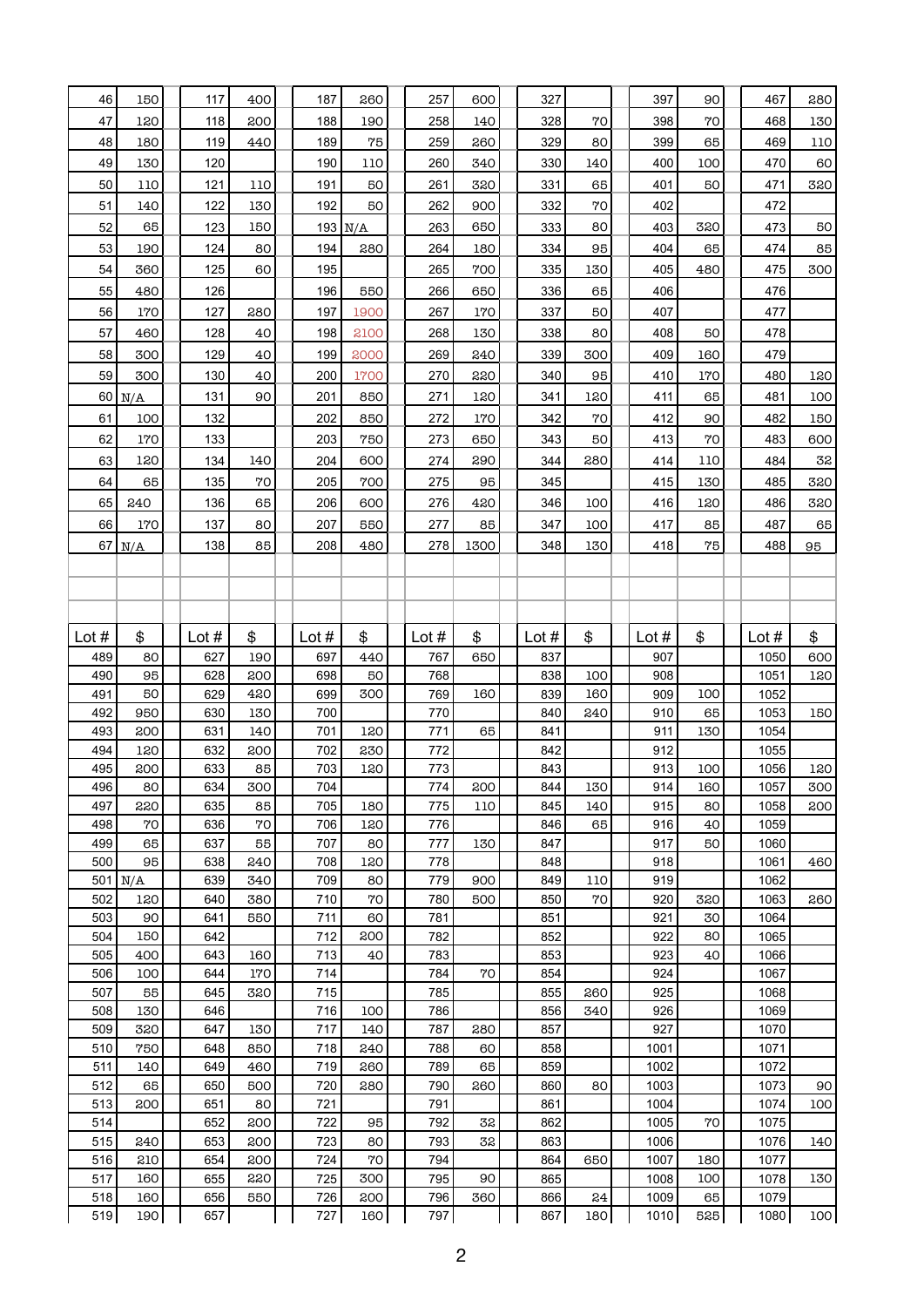| 520     | 190  | 658     | 180 | 728     | 170  | 798     | 90  | 868     | 45              | 1011       | 90  | 1081    |      |
|---------|------|---------|-----|---------|------|---------|-----|---------|-----------------|------------|-----|---------|------|
| 521     |      | 659     | 210 | 729     |      | 799     | 60  | 869     |                 | 1012       | 130 | 1082    | 100  |
| 522     | 110  | 660     |     | 730     | 160  | 800     | 100 | 870     |                 | 1013       | 180 | 1083    | 440  |
| 523     | 60   | 661     |     | 731     |      | 801     |     | 871     | 360             | 1014       |     | 1084    | 140  |
| 524     | 80   | 662     | 80  | 732     | 140  | 802     | 360 | 872     | 220             | 1015       |     | 1085    | 110  |
| 525     | 40   | 663     | 30  | 733     | 150  | 803     |     | 873     |                 | 1016       |     | 1086    | 90   |
| 526     | 65   | 664     | 95  | 734     |      | 804     |     | 874     |                 | 1017       | 70  | 1087    | 160  |
| 527     | 100  | 665     | 140 | 735     | 45   | 805     |     | 875     |                 | 1018       |     | 1088    |      |
| 528     | 60   | 666     | 40  | 736     | 1600 | 806     |     | 876     | 60              | 1019       | 120 | 1089    | 1000 |
| 529     | 60   | 667     |     | 737     | 700  | 807     |     | 877     | 50              | 1020       |     | 1090    | 300  |
| 530     | 70   | 668     |     | 738     | 700  | 808     |     | 878     |                 | 1021       |     | 1091    | 900  |
| 531     | 50   | 669     | 190 | 739     | 200  | 809     | 340 | 879     |                 | 1022       | 90  | 1092    | 160  |
| 532     |      | 670     | 120 | 740     | 160  | 810     | 60  | 880     | 40              | 1023       |     | 1093    | 180  |
| 601     |      | 671     | 250 | 741     |      | 811     | 180 | 881     | 240             | 1024       | 60  | 1094    | 130  |
| 602     | 120  | 672     | 45  | 742     | 90   | 812     | 130 | 882     | 1500            | 1025       | 600 | 1095    | 120  |
| 603     | 170  | 673     | 160 | 743     |      | 813     | 65  | 883     |                 | 1026       |     | 1096    | 130  |
| 604     | 160  | 674     |     | 744     | 130  | 814     | 80  | 884     | 170             | 1027       | 550 | 1097    | 95   |
| 605     | 95   | 675     | 65  | 745     | 60   | 815     | 70  | 885     |                 | 1028       | 80  | 1098    | 180  |
| 606     |      | 676     | 70  | 746     | 55   | 816     | 90  | 886     | 50              | 1029       | 120 | 1099    |      |
| 607     | 130  | 677     |     | 747     | 220  | 817     | 100 | 887     |                 | 1030       |     | 1100    |      |
| 608     | 50   | 678     | 120 | 748     | 50   | 818     | 200 | 888     |                 | 1031       | 100 | 1101    |      |
| 609     |      | 679     |     | 749     | 220  | 819     | 320 | 889     | 32              | 1032       |     | 1102    | 300  |
| 610     |      | 680     | 220 | 750     | 65   | 820     | 85  | 890     |                 | 1033       | 70  | 1103    | 60   |
| 611     | 95   | 681     | 65  | 751     |      | 821     | 75  |         | $891 \vert N/A$ | 1034       |     | 1104    |      |
| 612     |      | 682     | 340 | 752     | 120  | 822     | 55  | 892     | 380             | 1035       |     | 1105    |      |
| 613     |      | 683     |     | 753     | 130  | 823     | 160 | 893     | 240             | 1036       | 170 | 1106    | 120  |
| 614     |      | 684     | 70  | 754     | 480  | 824     |     | 894     | 200             | 1037       | 240 | 1107    | 160  |
| 615     | 110  | 685     | 60  | 755     |      | 825     |     | 895     | 200             | 1038       | 260 | 1108    | 90   |
| 616     | 55   | 686     | 450 | 756     | 50   | 826     | 40  | 896     | 130             | 1039       | 170 | 1109    | 110  |
| 617     | 1900 | 687     | 360 | 757     |      | 827     |     | 897     | 360             | 1040       | 320 | 1110    | 160  |
| 618     | 160  | 688     | 75  | 758     | 130  | 828     |     | 898     | 150             | 1041       |     | 1111    | 70   |
| 619     | 200  | 689     | 460 | 759     |      | 829     |     | 899     | 80              | 1042       | 750 | 1112    | 200  |
| 620     | 160  | 690     | 90  | 760     |      | 830     | 120 | 900     |                 | $1043$ N/A |     | 1113    | 55   |
| 621     | 400  | 691     | 70  | 761     | 190  | 831     | 340 | 901     | 80              | 1044       | 240 | 1114    | 130  |
| 622     |      | 692     |     | 762     | 480  | 832     | 170 | 902     | 100             | 1045       | 250 | 1115    |      |
| 623     | 40   | 693     | 160 | 763     | 1100 | 833     |     | 903     |                 | 1046       | 120 | 1116    | 140  |
| 624     | 320  | 694     | 80  | 764     | 440  | 834     | 70  | 904     | 55              | 1047       |     | 1117    |      |
| 625     | 400  | 695     | 60  | 765     | 240  | 835     |     | 905     | 60 <sup>1</sup> | 1048       | 120 | 1118    | 80   |
| 626     | 420  | 696     |     | 766     | 40   | 836     | 50  | 906     | 32              | 1049       | 65  | 1119    | 100  |
|         |      |         |     |         |      |         |     |         |                 |            |     |         |      |
|         |      |         |     |         |      |         |     |         |                 |            |     |         |      |
|         |      |         |     |         |      |         |     |         |                 |            |     |         |      |
| Lot $#$ | \$   | Lot $#$ | \$  | Lot $#$ | \$   | Lot $#$ | \$  | Lot $#$ | \$              | Lot $#$    | \$  | Lot $#$ | \$   |
| 1120    | 180  | 1190    |     | 1260    |      | 2062    |     | 2132    |                 | 2202       |     | 2272    |      |
| 1121    | 100  | 1191    |     | 1261    |      | 2063    |     | 2133    |                 | 2203       | 65  | 2273    |      |
|         | 180  |         |     |         |      |         |     |         |                 |            |     |         | 80   |
| 1122    |      | 1192    |     | 1262    |      | 2064    |     | 2134    |                 | 2204       |     | 2274    |      |
| 1123    |      | 1193    |     | 1263    | 85   | 2065    |     | 2135    | 30              | 2205       |     | 2275    |      |
| 1124    |      | 1194    |     | 1264    |      | 2066    |     | 2136    | 80              | 2206       |     | 2276    | 70   |
| 1125    |      | 1195    |     | 1265    | 130  | 2067    |     | 2137    |                 | 2207       |     | 2277    |      |
| 1126    | 120  | 1196    |     | 1266    | 160  | 2068    |     | 2138    |                 | 2208       |     | 2278    | 140  |
| 1127    |      | 1197    |     | 1267    | 170  | 2069    | 65  | 2139    |                 | 2209       |     | 2279    | 45   |
| 1128    | 160  | 1198    | 500 | 1268    |      | 2070    | 45  | 2140    | 32              | 2210       | 36  | 2280    | 70   |
| 1129    | 65   | 1199    |     | 2001    | 65   | 2071    |     | 2141    | 45              | 2211       | 65  | 2281    |      |
| 1130    | 80   | 1200    | 875 | 2002    |      | 2072    |     | 2142    | 32              | 2212       |     | 2282    |      |
| 1131    |      | 1201    |     | 2003    |      | 2073    |     | 2143    | 50              | 2213       |     | 2283    | 45   |
| 1132    |      | 1202    |     | 2004    |      | 2074    |     | 2144    |                 | 2214       |     | 2284    | 65   |
| 1133    |      | 1203    |     | 2005    | 60   | 2075    | 140 | 2145    | 95              | 2215       |     | 2285    |      |
| 1134    | 60   | 1204    |     | 2006    |      | 2076    |     | 2146    |                 | 2216       |     | 2286    |      |
|         |      |         |     |         |      |         |     |         |                 |            |     |         |      |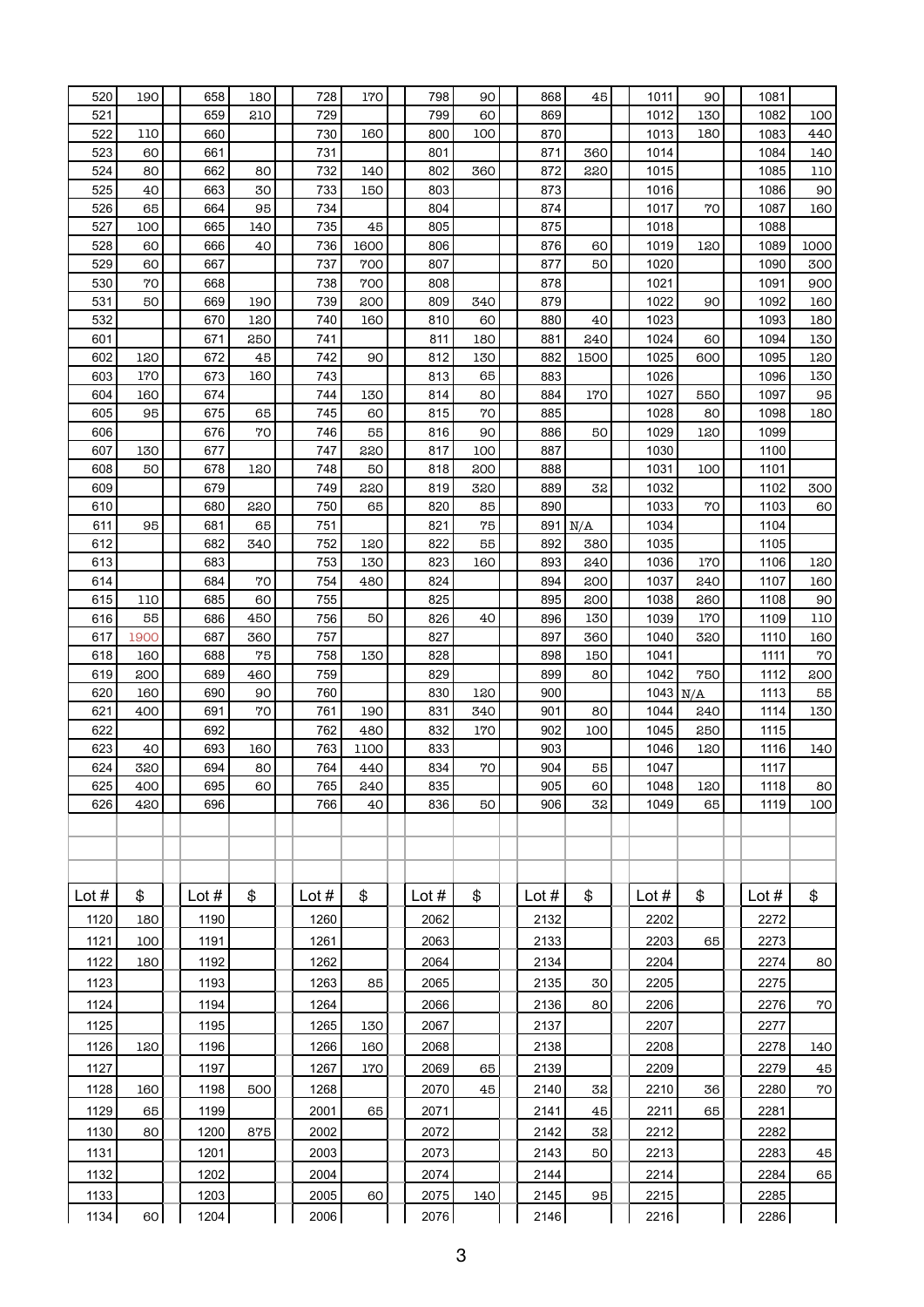| 1135 |      | 1205 |     | 2007 | 28 | 2077       |        | 2147 |     | 2217 |     | 2287 | 95  |
|------|------|------|-----|------|----|------------|--------|------|-----|------|-----|------|-----|
| 1136 | 360  | 1206 | 340 | 2008 |    | 2078       | 50     | 2148 |     | 2218 |     | 2288 |     |
| 1137 | 65   | 1207 |     | 2009 |    | 2079       | 45     | 2149 | 50  | 2219 |     | 2289 | 40  |
| 1138 | 90   | 1208 |     | 2010 |    | 2080       | 95     | 2150 | 95  | 2220 |     | 2290 |     |
| 1139 |      | 1209 |     | 2011 |    | 2081       |        | 2151 |     | 2221 |     | 2291 | 170 |
| 1140 |      | 1210 |     | 2012 | 36 | 2082       | 40     | 2152 |     | 2222 |     | 2292 |     |
| 1141 |      | 1211 |     | 2013 | 45 | 2083       |        | 2153 |     | 2223 |     | 2293 |     |
| 1142 |      | 1212 |     | 2014 |    | 2084       |        | 2154 | 150 | 2224 | 45  | 2294 |     |
| 1143 |      | 1213 | 440 | 2015 | 80 | 2085       |        | 2155 | 85  | 2225 | 32  | 2295 |     |
| 1144 |      | 1214 |     | 2016 |    | 2086       | 45     | 2156 |     | 2226 |     | 2296 | 45  |
| 1145 |      | 1215 | 250 | 2017 |    | 2087       | 40     | 2157 |     | 2227 | 65  | 2297 |     |
| 1146 | 1250 | 1216 | 525 | 2018 |    | 2088       | 95     | 2158 | 16  | 2228 |     | 2298 |     |
| 1147 | 950  | 1217 | 300 | 2019 |    | 2089       | 150    | 2159 |     | 2229 |     | 2299 |     |
| 1148 |      | 1218 | 300 | 2020 | 40 | 2090       |        | 2160 |     | 2230 |     | 2300 |     |
| 1149 |      | 1219 |     | 2021 | 70 | 2091       | 34     | 2161 |     | 2231 |     | 2301 |     |
| 1150 |      | 1220 | 420 | 2022 | 65 | 2092       |        | 2162 |     | 2232 | 110 | 2302 |     |
| 1151 |      | 1221 |     | 2023 |    | 2093       | 40     | 2163 |     | 2233 |     | 2303 |     |
| 1152 |      | 1222 |     | 2024 | 70 | 2094       | 80     | 2164 |     | 2234 |     | 2304 |     |
| 1153 |      | 1223 | 170 | 2025 |    | 2095       |        | 2165 |     | 2235 |     | 2305 |     |
| 1154 |      | 1224 | 300 | 2026 |    | 2096       | 95     | 2166 |     | 2236 | 55  | 2306 |     |
| 1155 |      | 1225 |     | 2027 |    | 2097       | 110    | 2167 |     | 2237 | 130 | 2307 |     |
| 1156 | 120  | 1226 | 700 | 2028 | 65 | 2098       |        | 2168 | 120 | 2238 |     | 2308 |     |
| 1157 | 220  | 1227 | 600 | 2029 |    | 2099       |        | 2169 |     | 2239 |     | 2309 |     |
| 1158 | 100  | 1228 |     | 2030 | 35 | 2100       |        | 2170 |     | 2240 | 32  | 2310 |     |
| 1159 |      | 1229 |     | 2031 | 60 | 2101       | 80     | 2171 |     | 2241 |     | 2311 |     |
| 1160 | 300  | 1230 |     | 2032 | 45 | 2102       |        | 2172 |     | 2242 | 80  | 2312 |     |
| 1161 |      | 1231 |     | 2033 | 40 | 2103       | 24     | 2173 | 24  | 2243 |     | 2313 |     |
| 1162 |      | 1232 |     | 2034 |    | $2104$ N/A |        | 2174 |     | 2244 |     | 2314 |     |
| 1163 |      | 1233 |     | 2035 | 30 | 2105       |        | 2175 |     | 2245 |     | 2315 | 45  |
| 1164 |      | 1234 |     | 2036 | 60 | 2106       | 110    | 2176 |     | 2246 | 36  | 2316 |     |
| 1165 |      | 1235 |     | 2037 |    | 2107       | 120    | 2177 |     | 2247 | 120 | 2317 | 40  |
| 1166 |      | 1236 |     | 2038 |    | 2108       | 75     | 2178 |     | 2248 |     | 2318 |     |
| 1167 |      | 1237 |     | 2039 | 55 | 2109       | 40     | 2179 |     | 2249 |     | 2319 |     |
| 1168 |      | 1238 |     | 2040 | 40 | 2110       | 65     | 2180 |     | 2250 |     | 2320 |     |
| 1169 |      | 1239 |     | 2041 | 24 | 2111       |        | 2181 |     | 2251 |     | 2321 |     |
| 1170 | 320  | 1240 |     | 2042 | 24 | 2112       |        | 2182 | 70  | 2252 |     | 2322 |     |
| 1171 |      | 1241 |     | 2043 | 80 | 2113       | 40     | 2183 |     | 2253 |     | 2323 |     |
| 1172 |      | 1242 | 400 | 2044 | 40 | 2114       |        | 2184 |     | 2254 |     | 2324 |     |
| 1173 |      | 1243 |     | 2045 | 50 | 2115       |        | 2185 |     | 2255 |     | 2325 |     |
| 1174 |      | 1244 | 50  | 2046 | 60 | 2116       |        | 2186 |     | 2256 |     | 2326 |     |
| 1175 |      | 1245 | 340 | 2047 |    | 2117       |        | 2187 |     | 2257 |     | 2327 |     |
| 1176 | 160  | 1246 |     | 2048 |    | 2118       | $75\,$ | 2188 | 30  | 2258 |     | 2328 |     |
| 1177 |      | 1247 |     | 2049 |    | 2119       |        | 2189 |     | 2259 |     | 2329 |     |
| 1178 |      | 1248 | 420 | 2050 | 80 | 2120       | 50     | 2190 |     | 2260 |     | 2330 | 120 |
| 1179 |      | 1249 | 500 | 2051 | 50 | 2121       | 40     | 2191 |     | 2261 | 100 | 2331 |     |
| 1180 |      | 1250 | 120 | 2052 |    | 2122       | 45     | 2192 | 40  | 2262 |     | 2332 | 80  |
| 1181 |      | 1251 | 600 | 2053 |    | 2123       | 40     | 2193 |     | 2263 |     | 2333 |     |
| 1182 |      | 1252 | 190 | 2054 |    | 2124       |        | 2194 |     | 2264 | 50  | 2334 | 80  |
| 1183 |      | 1253 |     | 2055 |    | 2125       |        | 2195 | 95  | 2265 | 85  | 2335 | 55  |
| 1184 |      | 1254 | 130 | 2056 | 70 | 2126       | 80     | 2196 |     | 2266 |     | 2336 | 120 |
| 1185 | 600  | 1255 | 140 | 2057 |    | 2127       |        | 2197 | 80  | 2267 |     | 2337 | 65  |
| 1186 |      | 1256 | 85  | 2058 |    | 2128       |        | 2198 | 80  | 2268 |     | 2338 | 160 |
| 1187 |      | 1257 | 180 | 2059 |    | 2129       | 40     | 2199 |     | 2269 |     | 2339 | 140 |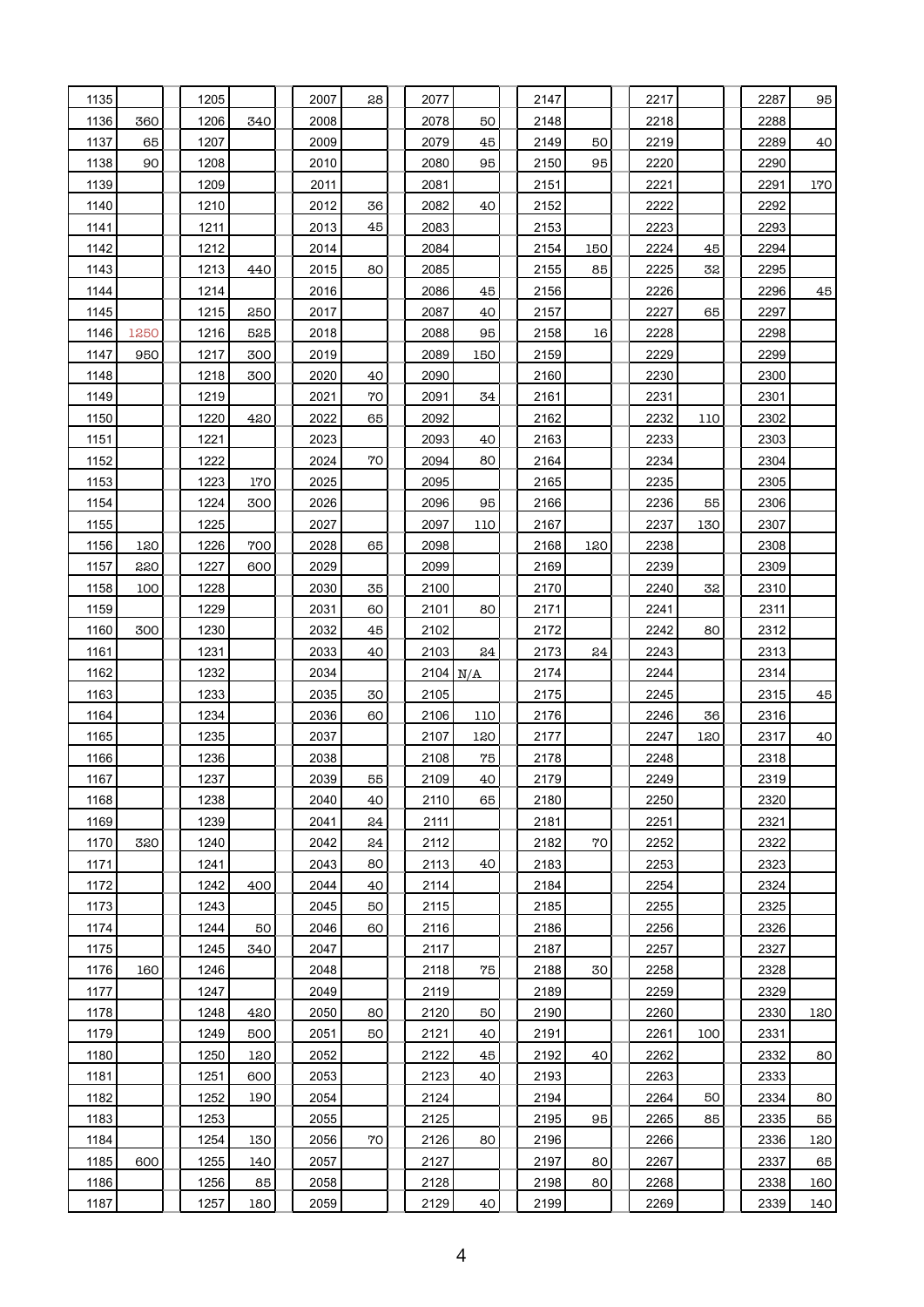| 1188    |     | 1258    |                 | 2060    |     | 2130    |     | 2200    |     | 2270    |               | 2340    | 80 |
|---------|-----|---------|-----------------|---------|-----|---------|-----|---------|-----|---------|---------------|---------|----|
| 1189    |     | 1259    |                 | 2061    |     | 2131    |     | 2201    |     | 2271    |               | 2341    | 50 |
|         |     |         |                 |         |     |         |     |         |     |         |               |         |    |
|         |     |         |                 |         |     |         |     |         |     |         |               |         |    |
|         |     |         |                 |         |     |         |     |         |     |         |               |         |    |
|         |     |         |                 |         |     |         |     |         |     |         |               |         |    |
| Lot $#$ | \$  | Lot $#$ | \$              | Lot $#$ | \$  | Lot $#$ | \$  | Lot $#$ | \$  | Lot $#$ | \$            | Lot $#$ | \$ |
| 2342    | 120 | 2412    |                 | 2482    |     | 2552    |     | 2622    |     | 3009    | 65            |         |    |
| 2343    |     | 2413    | 65              | 2483    |     | 2553    |     | 2623    |     | 3010    | 24            |         |    |
| 2344    |     | 2414    | 170             | 2484    |     | 2554    | 50  | 2624    |     | 3011    |               |         |    |
| 2345    |     | 2415    |                 | 2485    | 90  | 2555    |     | 2625    |     | 3012    | 65            |         |    |
| 2346    | 60  | 2416    |                 | 2486    | 120 | 2556    |     | 2626    |     | 3013    | $\mathbf{24}$ |         |    |
| 2347    |     | 2417    |                 | 2487    |     | 2557    |     | 2627    |     | 3014    |               |         |    |
| 2348    | 120 | 2418    | 60              | 2488    | 160 | 2558    |     | 2628    |     | 3015    | 16            |         |    |
| 2349    |     | 2419    |                 | 2489    | 90  | 2559    |     | 2629    |     | 3016    |               |         |    |
| 2350    |     | 2420    |                 | 2490    | 140 | 2560    | 32  | 2630    |     | 3017    |               |         |    |
| 2351    |     | 2421    | 40              | 2491    | 80  | 2561    | 16  | 2631    |     | 3018    | 12            |         |    |
| 2352    |     | 2422    |                 | 2492    |     | 2562    | 32  | 2632    |     |         |               |         |    |
| 2353    | 95  | 2423    |                 | 2493    | 140 | 2563    |     | 2633    |     |         |               |         |    |
| 2354    | 50  | 2424    |                 | 2494    | 130 | 2564    |     | 2634    |     |         |               |         |    |
| 2355    | 32  | 2425    |                 | 2495    | 300 | 2565    |     | 2635    |     |         |               |         |    |
| 2356    | 85  | 2426    |                 | 2496    |     | 2566    | 26  | 2636    |     |         |               |         |    |
| 2357    | 130 | 2427    |                 | 2497    |     | 2567    |     | 2637    | 50  |         |               |         |    |
| 2358    | 85  | 2428    |                 | 2498    |     | 2568    |     | 2638    | 28  |         |               |         |    |
| 2359    |     | 2429    |                 | 2499    |     | 2569    | 80  | 2639    |     |         |               |         |    |
| 2360    |     | 2430    |                 | 2500    |     | 2570    |     | 2640    |     |         |               |         |    |
| 2361    |     | 2431    | 160             | 2501    |     | 2571    |     | 2641    |     |         |               |         |    |
| 2362    | 80  | 2432    |                 | 2502    | 45  | 2572    | 40  | 2642    |     |         |               |         |    |
| 2363    |     | 2433    | 50              | 2503    |     | 2573    |     | 2643    |     |         |               |         |    |
| 2364    |     | 2434    | 95              | 2504    | 360 | 2574    |     | 2644    | 170 |         |               |         |    |
| 2365    |     | 2435    |                 | 2505    |     | 2575    |     | 2645    | 170 |         |               |         |    |
| 2366    |     | 2436    | 50              | 2506    |     | 2576    | 32  | 2646    | 50  |         |               |         |    |
| 2367    |     | 2437    | 32              | 2507    |     | 2577    | 36  | 2647    |     |         |               |         |    |
| 2368    | 55  | 2438    | 36              | 2508    |     | 2578    | 75  | 2648    |     |         |               |         |    |
| 2369    |     | 2439    |                 | 2509    |     | 2579    |     | 2649    |     |         |               |         |    |
| 2370    |     | 2440    |                 | 2510    |     | 2580    | 55  | 2650    | 36  |         |               |         |    |
| 2371    |     | 2441    |                 | 2511    |     | 2581    |     | 2651    |     |         |               |         |    |
| 2372    |     | 2442    |                 | 2512    |     | 2582    |     | 2652    | 50  |         |               |         |    |
| 2373    | 220 | 2443    |                 | 2513    |     | 2583    |     | 2653    |     |         |               |         |    |
| 2374    | 260 | 2444    |                 | 2514    |     | 2584    |     | 2654    |     |         |               |         |    |
| 2375    | 180 | 2445    | 40              | 2515    |     | 2585    |     | 2655    |     |         |               |         |    |
| 2376    | 32  | 2446    |                 | 2516    |     | 2586    | 65  | 2656    |     |         |               |         |    |
| 2377    |     | 2447    |                 | 2517    |     | 2587    | 55  | 2657    |     |         |               |         |    |
| 2378    |     | 2448    |                 | 2518    | 50  | 2588    |     | 2658    |     |         |               |         |    |
| 2379    |     | 2449    | 150             | 2519    |     | 2589    |     | 2659    | 36  |         |               |         |    |
|         |     |         |                 |         |     |         |     |         |     |         |               |         |    |
| 2380    |     | 2450    |                 | 2520    |     | 2590    |     | 2660    | 55  |         |               |         |    |
| 2381    |     | 2451    | 60              | 2521    | 65  | 2591    | 120 | 2661    | 50  |         |               |         |    |
| 2382    |     | 2452    | 40              | 2522    |     | 2592    |     | 2662    | 40  |         |               |         |    |
| 2383    | 32  | 2453    | 160             | 2523    |     | 2593    | 80  | 2663    |     |         |               |         |    |
| 2384    | 32  | 2454    | 90              | 2524    | 64  | 2594    | 70  | 2664    | 65  |         |               |         |    |
| 2385    |     | 2455    | 80              | 2525    | 80  | 2595    | 140 | 2665    | 32  |         |               |         |    |
| 2386    |     | 2456    | 65              | 2526    | 55  | 2596    | 140 | 2666    | 50  |         |               |         |    |
| 2387    | 32  | 2457    | 32              | 2527    |     | 2597    |     | 2667    | 40  |         |               |         |    |
| 2388    |     | 2458    | 90 <sup>°</sup> | 2528    |     | 2598    |     | 2668    |     |         |               |         |    |